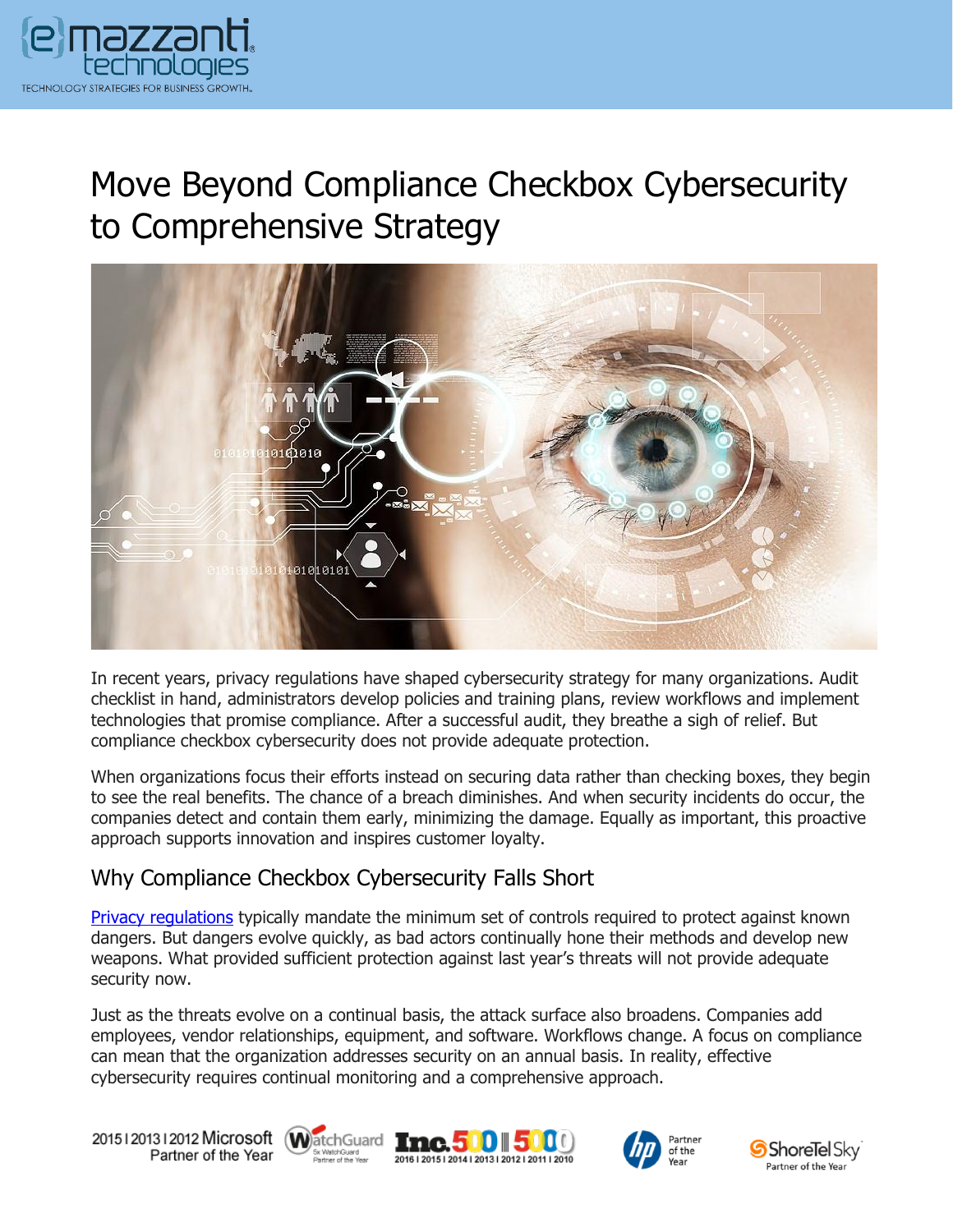# Top to Bottom Cybersecurity Awareness

Privacy regulations often require that organizations deliver [security awareness training.](https://www.emazzanti.net/security-awareness-training/) However, effective security education involves more than an annual event. When organizations realize that employees play a pivotal role in information security, they work to build a culture of security awareness.

All personnel who deal with information need to understand cyber risks and their role in protecting vital information assets and privacy. From the c-suite to the interns, employees should know security best practices, as well as job-specific policies. This will require repeated training events and reminders.



## Address Supply Chain Vulnerabilities

In addition to educating employees, companies must also look at their vendors. Increasingly, cyber criminals exploit supply chain vulnerabilities to infiltrate larger organizations. For instance, in the NotPetya attack, hackers targeted an accounting software vendor. Then they used the auto update feature to install infected code into the systems of multiple companies.

To help mitigate the risk of a similar scenario, organizations first need to build a list of all third parties with access to the system. They should specify compliance standards that the vendors must meet and monitor that compliance. Monitoring should include reviewing logs of vendor access on a regular basis.

#### Disaster Plan

Even with a solid cybersecurity controls in place, security incidents will occur. A comprehensive information security strategy must also include an [incident response plan.](https://www.emazzanti.net/incident-response-plan/) Begin with 24/7/365 monitoring to reduce response time and improve the likelihood of a successful recovery.

20151201312012 Microsoft WatchGuard Tmc. 500 500 Partner of the Year